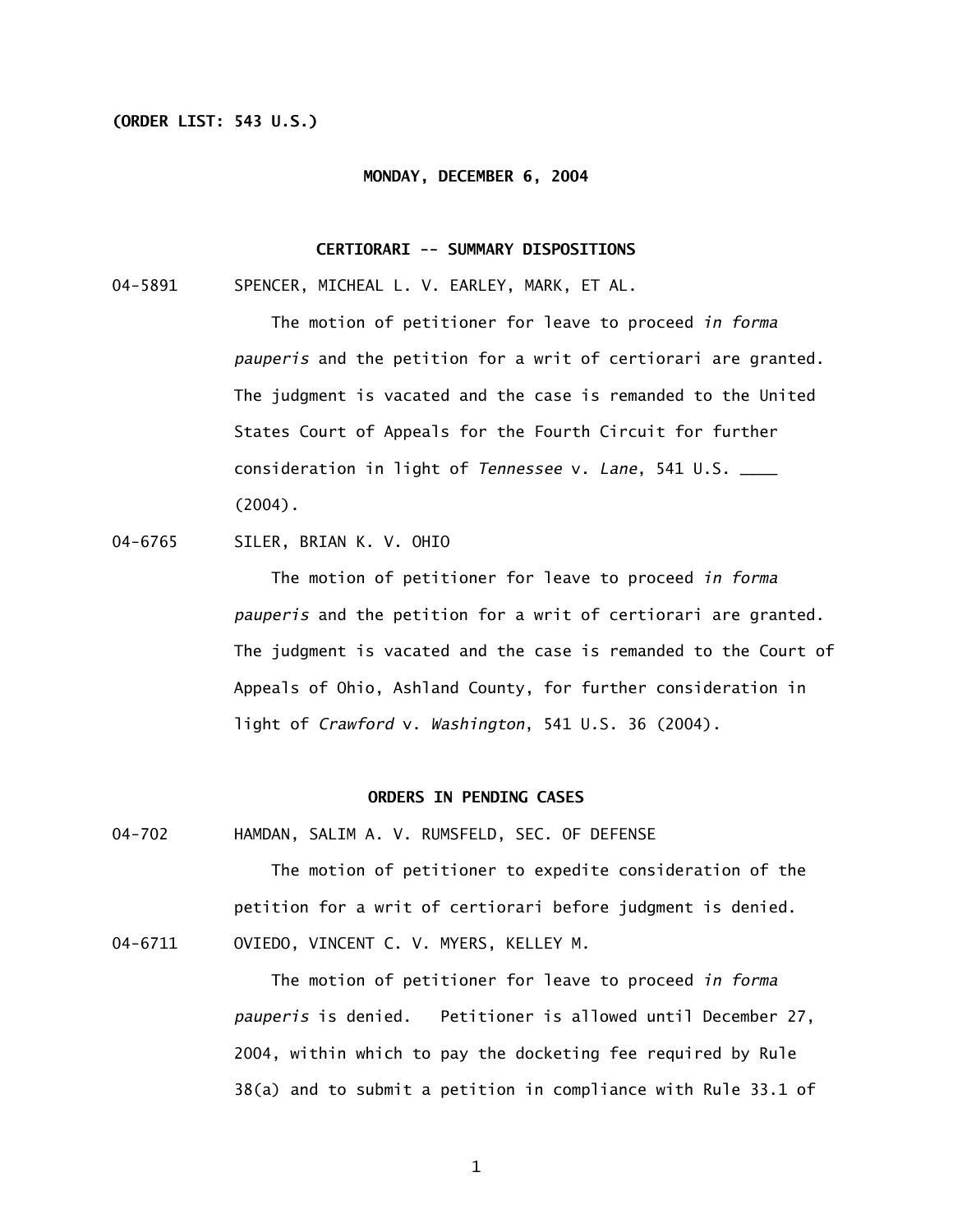#### **CERTIORARI DENIED**

- 04-28 AKERS, DAWN, ET AL. V. McGINNIS, KENNETH L., ET AL.
- 04-223 CHURCH OF THE AMERICAN KNIGHTS V. KELLY, COMM'R, NYC POLICE DEPT
- 04-296 HAGAN, PETER M. V. WARNER/ELEKTRA/ATLANTIC CORP.
- 04-300 BYNAM, RICKY L. V. INTERMET MACHINING
- 04-306 VENTURE COAL SALES CO., ET AL. V. UNITED STATES
- 04-308 PRUITT, MARTIN, ET AL. V. COMCAST CABLE HOLDINGS, LLC
- 04-320 BOST, ANTHONY W., ET AL. V. FED. EXPRESS CORP.
- 04-326 SWEENEY, CHARLES E. V. CARTER, ATT'Y GEN. OF IN
- 04-359 HABERERN, EDWARD J. V. SPRAGUE & SPRAGUE, ET AL.
- 04-440 STANLEY, FRANK, ET UX. V. CARPENTER, JUDGE, ET AL.
- 04-444 PICCIOTTO, MELITA, ET AL. V. GILLERAN, MICHAEL C., ET AL.
- 04-447 CLISSURAS, ALICE V. CONCORD VILLAGE OWNERS, INC.
- 04-452 CLINTON, RENE J. V. ATLANTA, GA
- 04-459 MATTMILLER, RODNEY A. V. MINNESOTA
- 04-460 NATL. LEAGUE OF CITIES, ET AL. V. FCC, ET AL.
- 04-465 BENCHIMOL, MAHBOUB V. URRUTIA, MARGARET
- 04-472 H&R BLOCK, INC., ET AL. V. McNULTY, ERIN M., ET AL.
- 04-475 ALBURQUERQUE-RIVERA, GERARDO V. ASHCROFT, ATT'Y GEN.
- 04-481 ENEWALLY, IKECHUKWU M., ET UX. V. WASHINGTON MUTUAL BANK
- 04-496 BRENEMAN, JOHN, ET AL. V. UNITED STATES
- 04-502 VALLONE, MICHAEL J., ET AL. V. CNA FINANCIAL CORP., ET AL.
- 04-504 BRAKKEN, JANICE S. V. HOYME, STEVEN H.
- 04-511 REES, PHILIP C. V. GLENDALE, CA, ET AL.
- 04-541 BLANSETT, MICHAEL S., ET AL. V. CONTINENTAL AIRLINES, INC.
- 04-543 PHONOMETRICS, INC., ET AL. V. ITT SHERATON CORP.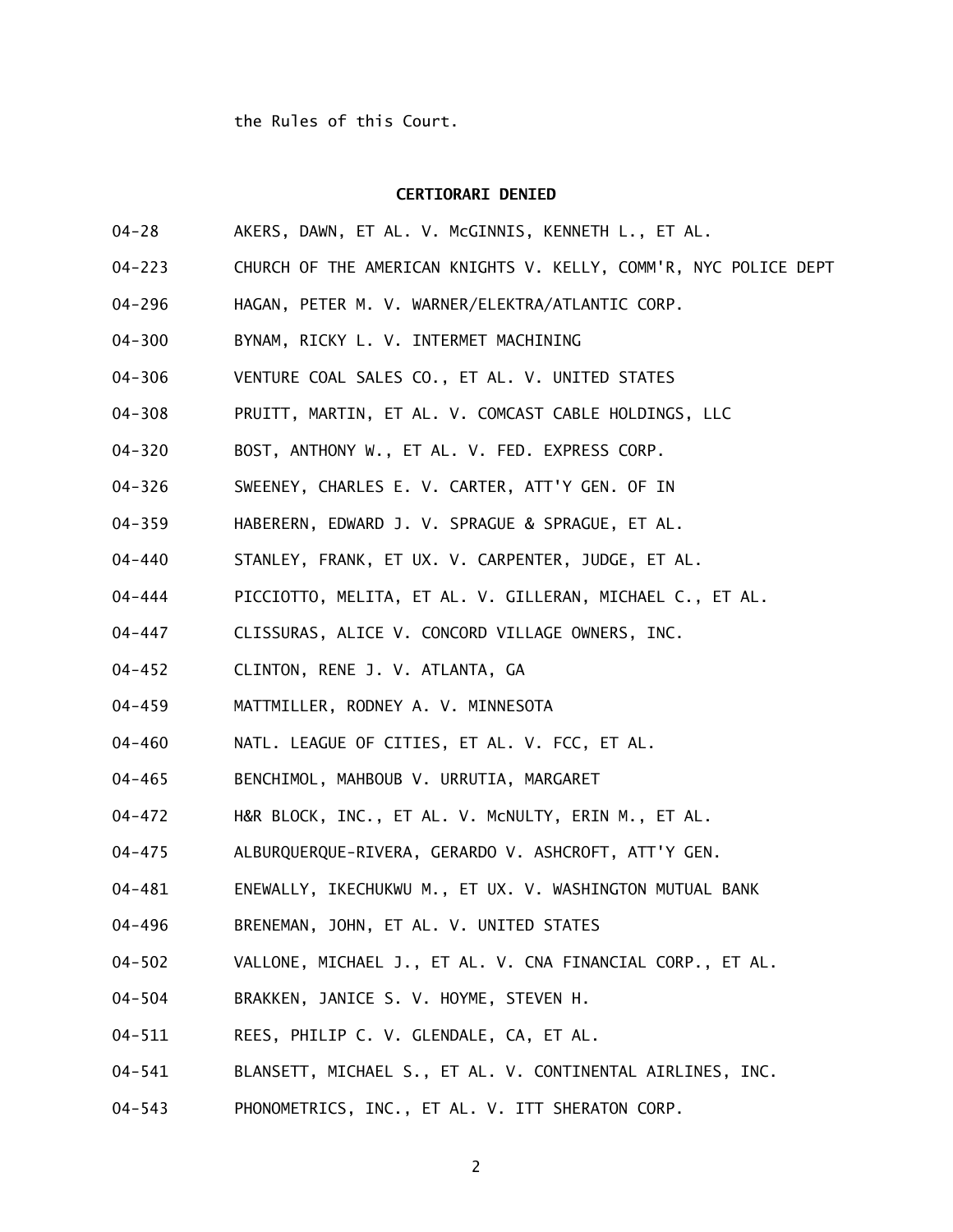- 04-577 BALLARD, TRAVIS W. V. MICHIGAN
- 04-587 SAWUKAYTIS, MICHAEL V. CIR
- 04-596 WILLIAMS-RUSSELL AND JOHNSON V. UNITED STATES
- 04-600 FARMER, WILLIAM H. V. UNITED STATES
- 04-606 CASTILLA, OSCAR V. UNITED STATES
- 04-616 CHOHUNG BANK V. FILLER, TRUSTEE, ET AL.
- 04-619 WEIL, STEVE G. V. UNITED STATES
- 04-5878 PERRY, JEREMAINE V. KEMNA, SUPT., CROSSROADS
- 04-5897 FITZGERALD, WILLIAM A. V. FITZGERALD, LEON T., ET AL.
- 04-5908 SCOTT, MARY J. V. PA DEPT. OF PUBLIC WELFARE
- 04-6185 PINEDA-TORRES, VICENTE V. UNITED STATES
- 04-6526 ROBINSON, DARRELL J. V. LOUISIANA
- 04-6553 BOLTON, MICHAEL A. V. KING, SUPT., SOUTH MS
- 04-6556 JONES, MARCUS D. V. NORTH CAROLINA
- 04-6557 PRUITT, DAVID M. V. CROSBY, SEC., FL DOC
- 04-6561 PRUITT, DERRICK S. V. WILSON, SUPT., MS, ET AL.
- 04-6565 WILLIAMS, CARROLL D. V. SUPERIOR COURT OF CA
- 04-6566 DOUGLAS, TONY K. V. TRUE, WARDEN
- 04-6570 DeMATTEO, NICHOLAS V. DiGUGLIELMO, SUPT., GRATERFORD
- 04-6571 LEPLEY, BRIAN E. V. NEVADA
- 04-6583 GREEN, GREG V. WASHINGTON
- 04-6585 GONZALES, RICHARD R. V. YARBOROUGH, WARDEN
- 04-6589 HOWARD, CLINTON C. V. LOUISIANA
- 04-6590 FRIDAY, MARIO D. V. PITCHER, WARDEN
- 04-6592 HALL, WENDALL V. McCRAY, S., ET AL.
- 04-6594 PERKINS, MARCUS V. LOCKYER, ATT'Y GEN. OF CA
- 04-6596 HARRIS, ERSKIN K. V. DRETKE, DIR., TX DCJ
- 04-6597 GREER, SAMUEL W. V. FLORIDA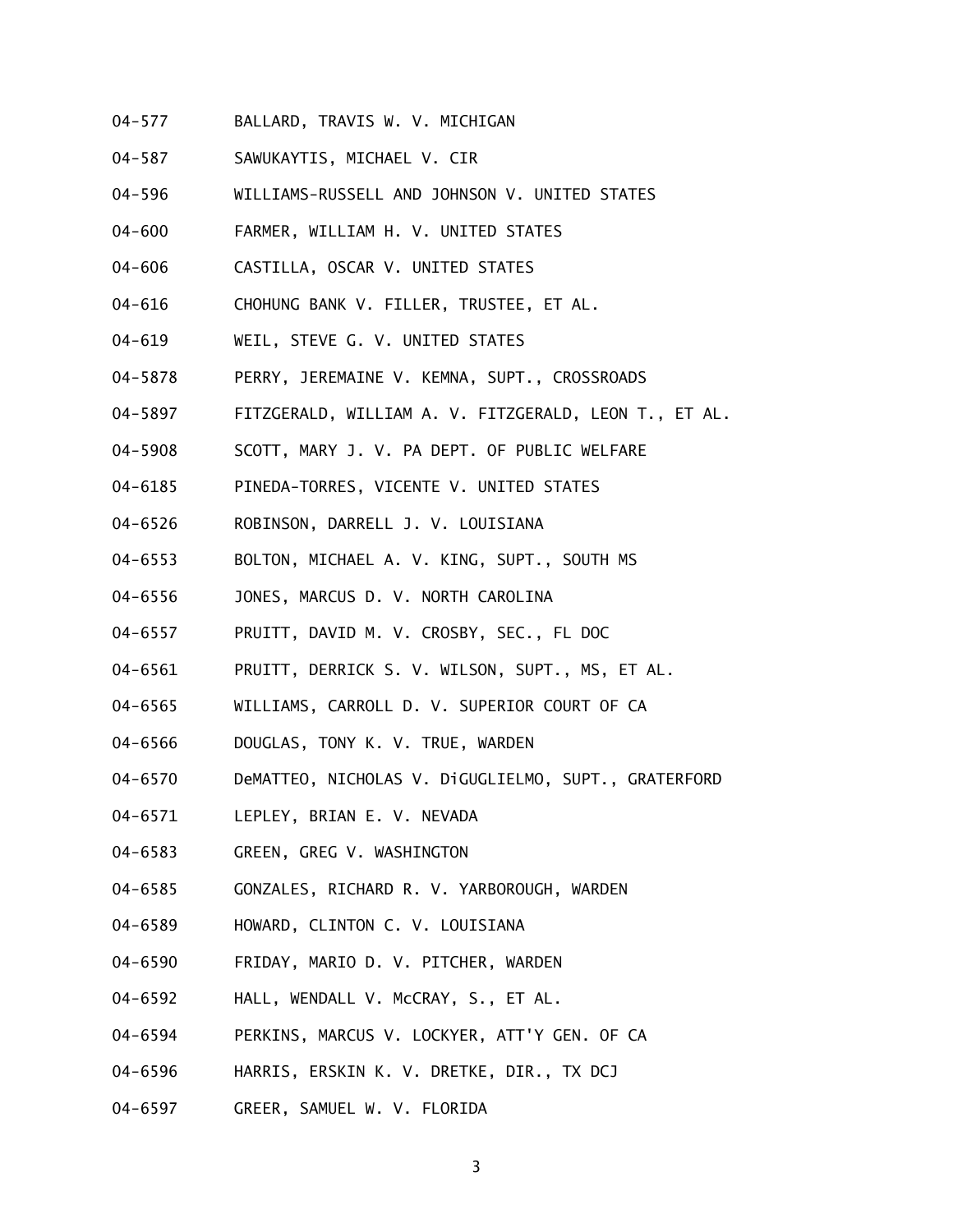- 04-6598 HOUGH, BRIAN A. V. DRETKE, DIR., TX DCJ
- 04-6605 PRATT, RAY V. LFG
- 04-6612 ASH, HIRAM V. ASH, TRUDE L., ET AL.
- 04-6613 ANDERSON, TYRELL D. V. SIZER, COMM'R, MD DOC, ET AL.
- 04-6614 BURTON, DOROTHY V. CLEVELAND OH EMPOWERMENT
- 04-6615 LEWIS, KENNETH E. V. GASPAR, WILLIAM
- 04-6616 McDEID, RICKY LEE V. MOONEY, DIR., MN SEX OFFENDER
- 04-6618 MARTINI, JOHN V. HENDRICKS, ADM'R, NJ, ET AL.
- 04-6634 AMESBURY, RALEIGH V. DEAN, SHERIFF, ET AL.
- 04-6635 JENKINS, WALTER V. CONNECTICUT
- 04-6641 STEELE, CHARLES M. V. RANDLE, WARDEN
- 04-6644 KLINGER, STEVEN V. TENNIS, SUPT., ROCKVIEW
- 04-6648 BUIE, TOMMY E. V. EPPS, COMM'R, MS DOC, ET AL.
- 04-6656 WRIGHT, DONALD W. V. YATES, WARDEN
- 04-6659 TAYLOR, ROBERT L. V. YARBROUGH, SHERIFF, ET AL.
- 04-6662 DUNCAN, KATHLEEN V. PRINCIPI, SEC. OF VA, ET AL.
- 04-6663 COLLINS, KATHLEEN V. CITIBANK (SOUTH DAKOTA), N.A.
- 04-6666 CHUN, IN S. V. KING CTY. DEPT. OF JUDICIAL
- 04-6668 MOORE, ERVIN V. KELLY, SUPT., CENTRAL MS
- 04-6670 McDONALD, RONNIE V. HOFBAUER, WARDEN
- 04-6671 N'KIMOTU, ARABIAN V. SULLIVAN, WARDEN, ET AL.
- 04-6673 BRITT, MINNIE A. V. FOX, MARK, ET AL.
- 04-6675 COLEMAN, JAMES E. V. DRETKE, DIR., TX DCJ
- 04-6676 COOPER, ALVIN R. V. DRETKE, DIR., TX DCJ
- 04-6677 CLAPSADL, JEFFREY D. V. SHANNON, SUPT., FRACKVILLE
- 04-6685 HERNANDEZ, JESUS V. GARCIA, WARDEN
- 04-6687 GARCIA, ELOY M. V. DRETKE, DIR., TX DCJ
- 04-6689 FAWKES, LESTER V. CASTRO, WARDEN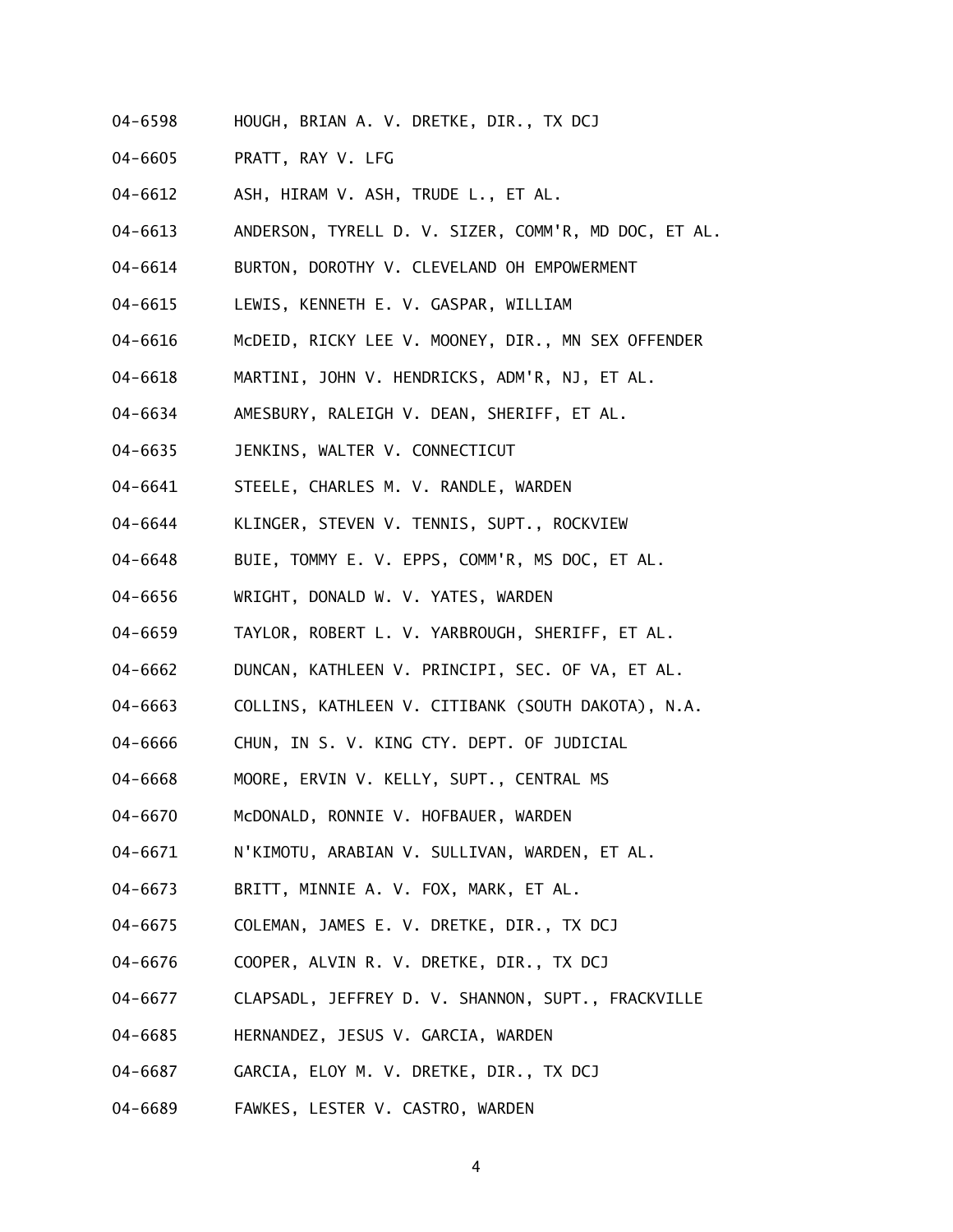- 04-6690 GRAY, MORRIS L. V. CROSBY, SEC., FL DOC, ET AL.
- 04-6692 IVES, LARRY C. V. BOONE, WARDEN
- 04-6695 SINGH, BABU V. MILLER, SUPT., EASTERN
- 04-6696 STEPHENS, JOSEPH L. V. NORRIS, DIR., AR DOC
- 04-6697 BLAIR, LAWRENCE J. V. CROSBY, SEC., FL DOC, ET AL.
- 04-6701 HARRISON, LEON V. DRETKE, DIR., TX DCJ
- 04-6702 HUMPHREY, JOHN V. KIMBROOK MANOR APARTMENTS
- 04-6703 HOWARD, ERNEST V. PERDUE, GOV. OF GA, ET AL.
- 04-6708 BANSAL, DEVENDRA P. B. V. LAMAR UNIV., ET AL.
- 04-6723 HOLLINGSWORTH, MICHAEL V. JONES, WARDEN
- 04-6727 CAPPA, MARY V. BARNHART, COMM'R, SOCIAL SEC.
- 04-6733 LAMBERT, MICHAEL A. V. McBRIDE, SUPT., MAXIMUM CONTROL
- 04-6736 BOSCAINO, RONALD E. V. YARBOROUGH, WARDEN
- 04-6752 DURAN, JOSE L. V. CASTRO, WARDEN
- 04-6756 JONES, DONALD V. ROPER, SUPT., POTOSI
- 04-6777 LUCAS, WEBSTER S. V. ADAMS, WARDEN
- 04-6808 WESTON, REGINALD V. JACKSON, WARDEN
- 04-6840 ANDERSON, EUGENE R. V. OHIO
- 04-6851 MARSHALL, PAUL V. MEDICOMP, INC.
- 04-6853 SPRINGFIELD, CIRON B. V. YARBOROUGH, WARDEN
- 04-6907 HELTON, PAUL J. V. McADORY, WARDEN
- 04-6916 GRAVES, DEMOND L. V. WOODFORD, DIR., CA DOC
- 04-6939 STOCKMEIER, ROBERT L. V. SANDOVAL, ATT'Y GEN. OF NV
- 04-6948 MARIN, DANNY V. TEXAS
- 04-6982 STEWART, JAREY V. BARNHART, COMM'R, SOCIAL SEC.
- 04-6990 TRAVERSO, JAIME V. MARYLAND
- 04-6993 WILLIAMS, MARLOW T. V. NORTH CAROLINA
- 04-6994 CARTER, LEXIE L. V. DiGUGLIELMO, SUPT., GRATERFORD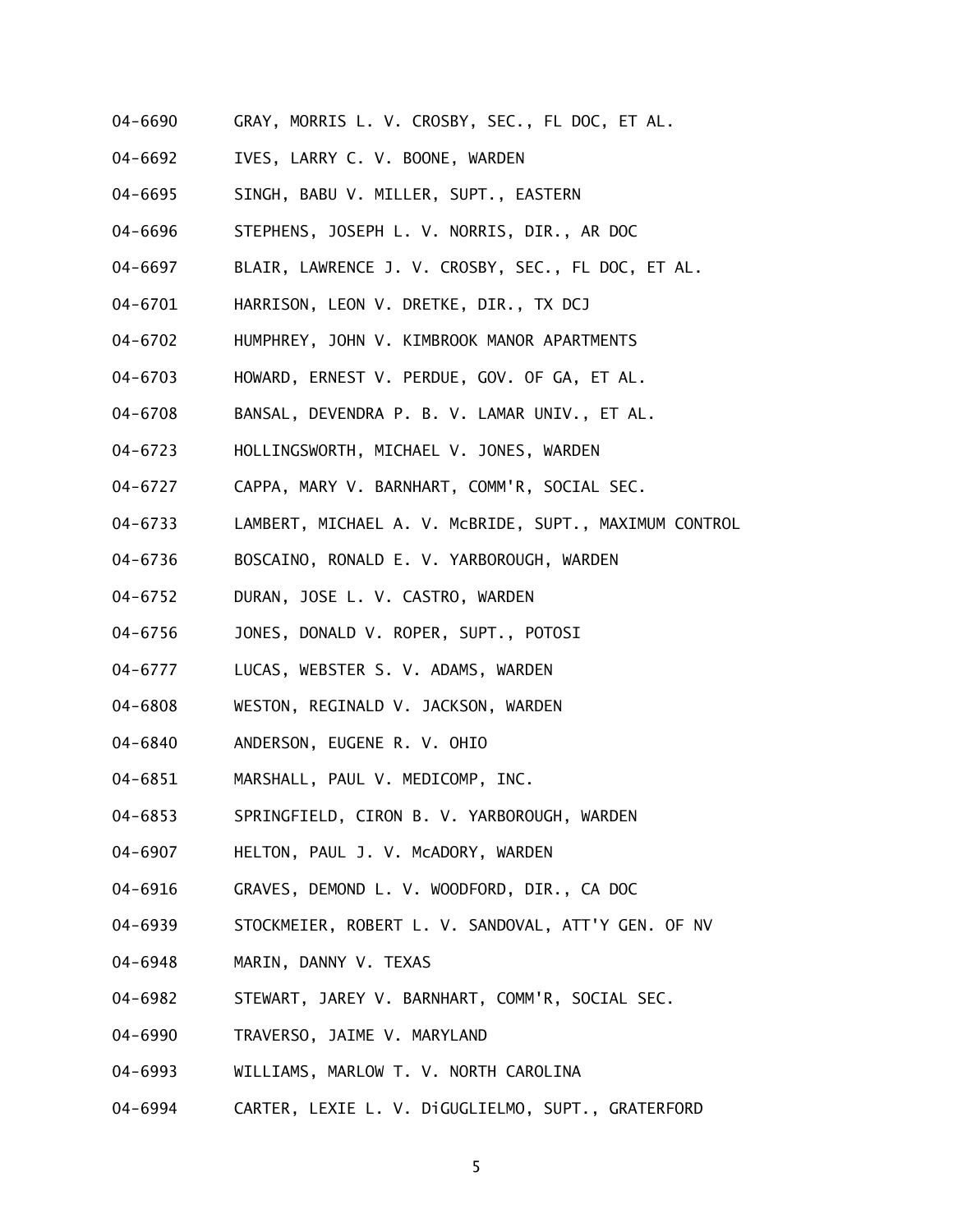- 04-7001 BELTON, ALLEN V. NEW HAMPSHIRE
- 04-7027 COLON, TOMMIE V. CROSBY, SEC., FL DOC, ET AL.
- 04-7052 GLASKER, JOHNNY V. TRANSAMERICA FINANCIAL SERVICES
- 04-7068 SERRATO-ESPINOZA, ISRAEL A. V. UNITED STATES
- 04-7069 ROGERS, FELIX V. UNITED STATES
- 04-7070 RIOS-MACIAS, HUGO V. UNITED STATES
- 04-7071 ACUNA-CUADROS, RODRIGO V. UNITED STATES
- 04-7076 McCOY, GERRY L. V. UNITED STATES
- 04-7083 SOLOMON, DWAYNE L. V. UNITED STATES
- 04-7086 DANIELS, STEVEN V. UNITED STATES
- 04-7092 ROSS, ARTHUR S. V. UNITED STATES
- 04-7098 WILLIAMS, JOSEPH M. V. UNITED STATES
- 04-7100 WILSON, EUGENE H. V. UNITED STATES
- 04-7101 TORRES, D'ANDRE V. UNITED STATES
- 04-7105 DAVIS, CURTIS D. V. UNITED STATES
- 04-7108 COLEMAN, KENNETH V. UNITED STATES
- 04-7109 SMITH, SHIRLEY E. V. UNITED STATES
- 04-7111 MUHAYMIN, RAFIQ Z. V. UNITED STATES
- 04-7112 MARTIN, TAMARA L. V. UNITED STATES
- 04-7113 GRUBER, JEFFREY P. V. UNITED STATES
- 04-7126 REED, RICHARD V. UNITED STATES
- 04-7132 JIMENEZ-BORJA, BALTAZAR V. UNITED STATES
- 04-7141 RICE, ROYLAND V. UNITED STATES
- 04-7145 CIARAVELLA, VINCENT M. V. UNITED STATES
- 04-7149 LAWRENCE, LOUIS Z. V. UNITED STATES
- 04-7153 EDMONDS, ROLAND H. V. UNITED STATES
- 04-7157 PULIDO-PEDROSA, ESEQUIEL V. UNITED STATES
- 04-7159 DOMINGUEZ, DANIEL V. UNITED STATES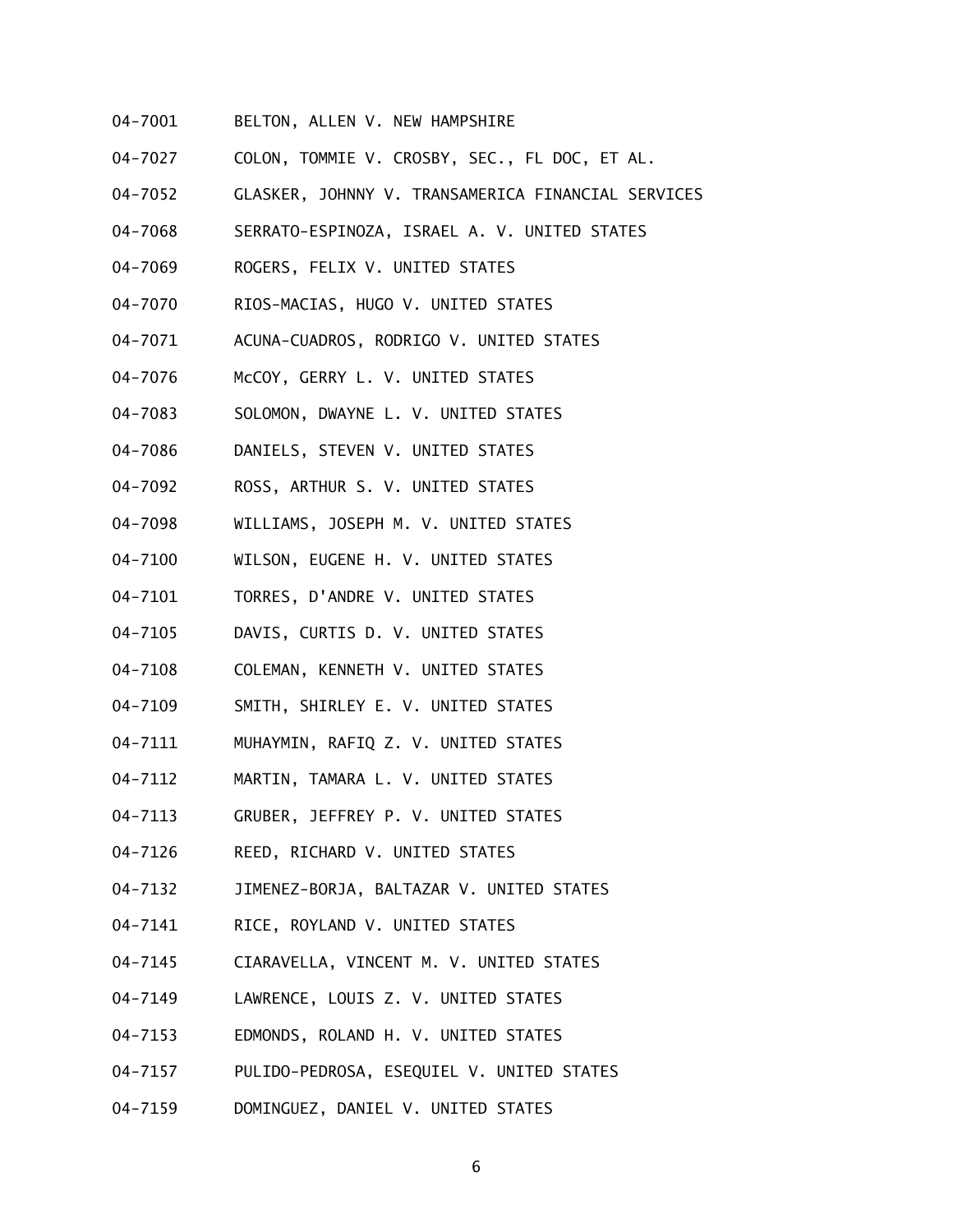04-7164 ADEOSHUN, SUNDAY V. UNITED STATES

The petitions for writs of certiorari are denied.

04-6470 ERICKSON, DANIEL R. V. SUNBEAM CORPORATION

 The petition for a writ of certiorari is denied. Justice Breyer took no part in the consideration or decision of this petition.

04-6604 JONES, LARRY D. V. BIRKETT, WARDEN

 The motion of petitioner for leave to proceed *in forma pauperis* is denied, and the petition for a writ of certiorari is dismissed. See Rule 39.8.

04-6633 COLIDA, TONY V. MOTOROLA, INC.

 The petition for a writ of certiorari is denied. Justice Scalia took no part in the consideration or decision of this petition.

04-6638 SMITH, GLENN C. V. CROSBY, SEC., FL DOC

 The motion of petitioner for leave to proceed *in forma pauperis* is denied, and the petition for a writ of certiorari is dismissed. See Rule 39.8. As the petitioner has repeatedly abused this Court's process, the Clerk is directed not to accept any further petitions in noncriminal matters from petitioner unless the docketing fee required by Rule 38(a) is paid and the petition is submitted in compliance with Rule 33.1. See *Martin*  v. *District of Columbia Court of Appeals*, 506 U.S. 1 (1992) (*per curiam*). Justice Stevens dissents. See *id.,* at 4, and cases cited therein.

# **HABEAS CORPUS DENIED**

04-7196 IN RE DAVID J. ROYALE

The petition for a writ of habeas corpus is denied.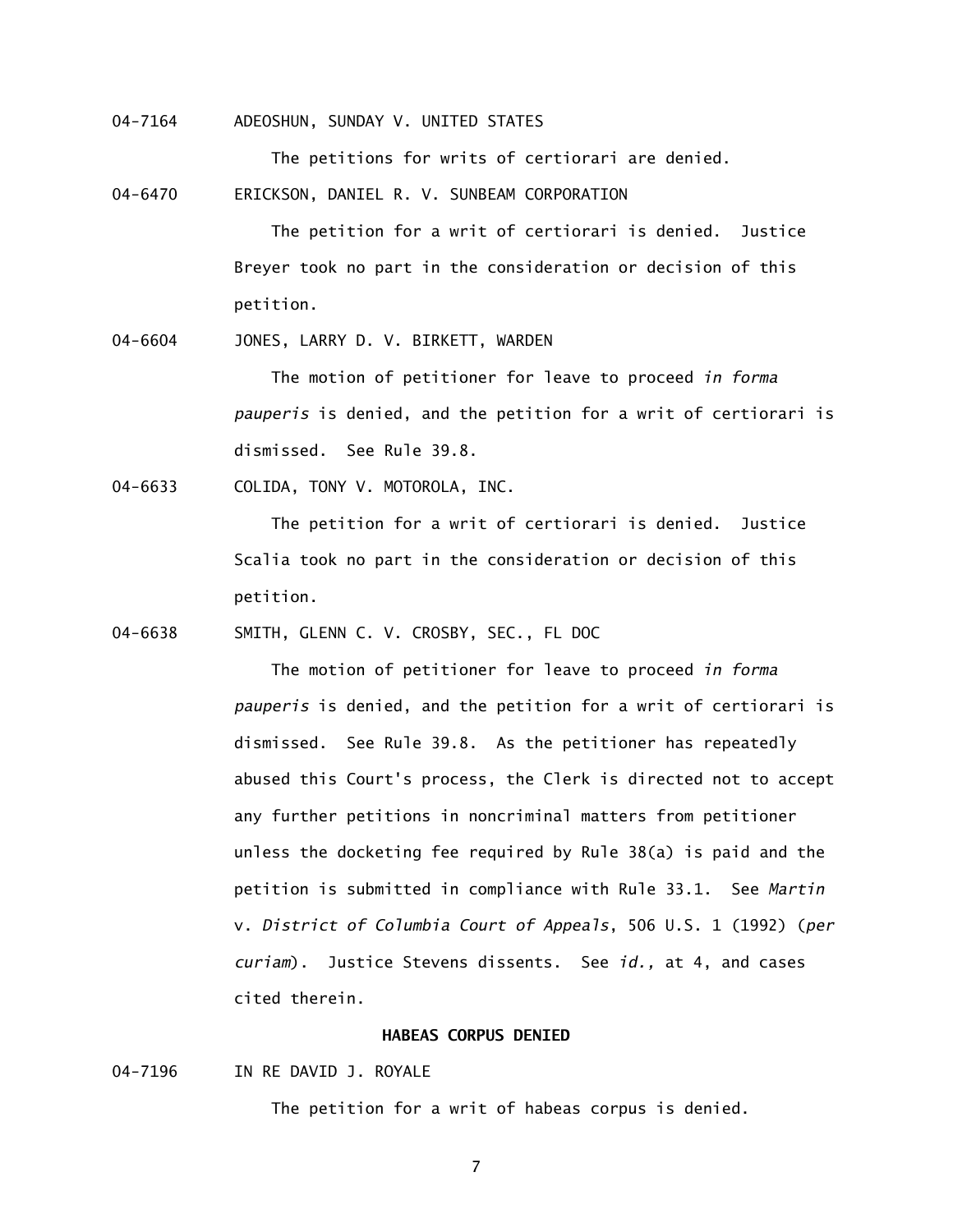## **MANDAMUS DENIED**

- 04-569 IN RE MICHAEL SHEMONSKY
- 04-572 IN RE MICHAEL SHEMONSKY
- 04-610 IN RE MICHAEL B. GRAVES

The petitions for writs of mandamus are denied.

04-454 IN RE ISIDORO RODRIGUEZ-HAZBUN

 The petition for a writ of mandamus and/or prohibition is denied.

# **PROHIBITION DENIED**

04-6579 IN RE ALEXANDRIA BARKCLAY

The petition for a writ of prohibition is denied.

## **REHEARINGS DENIED**

- 03-10098 HAWTHORNE, PERCY V. CAIN, WARDEN
- 03-10131 HOFFMAN, CLAUDE T. V. JONES, WARDEN
- 03-10192 GREEN, LARRY D. V. JOHNSON, DIR., VA DOC
- 03-10285 REED, JEFFERY A. V. WOODFORD, DIR., CA DOC
- 03-10301 JOHNSON, HAROLD L. V. WARD, DIR., OK DOC
- 03-10360 AUTREY, TYRES F. V. PARSON, RUDOLPH L.
- 03-10806 CURRIE, PAUL C. V. BLANKS, WARDEN
- 03-10870 LYNN, JAMES G. V. ALLEN, TRACEY P., ET AL.
- 03-10882 PEREA, GUY R. V. BUSH, PRESIDENT OF U.S.
- 03-10939 ROMER, ANDREW H., ET AL. V. CALIFORNIA, ET AL.
- 03-10954 KRONCKE, ROBERT E. V. TRUILLO, WARDEN, ET AL.
- 03-10980 MUEHLBERG, GARY R. V. ROPER, SUPT., POTOSI, ET AL.
- 03-11013 ROMER, JOHN H. V. YUBA COUNTY, CA, ET AL.
- 04-5021 ALLEN, ANNA M. V. MITCHELL, WARDEN
- 04-5057 HALE, BENNIE R. V. DRETKE, DIR., TX DCJ